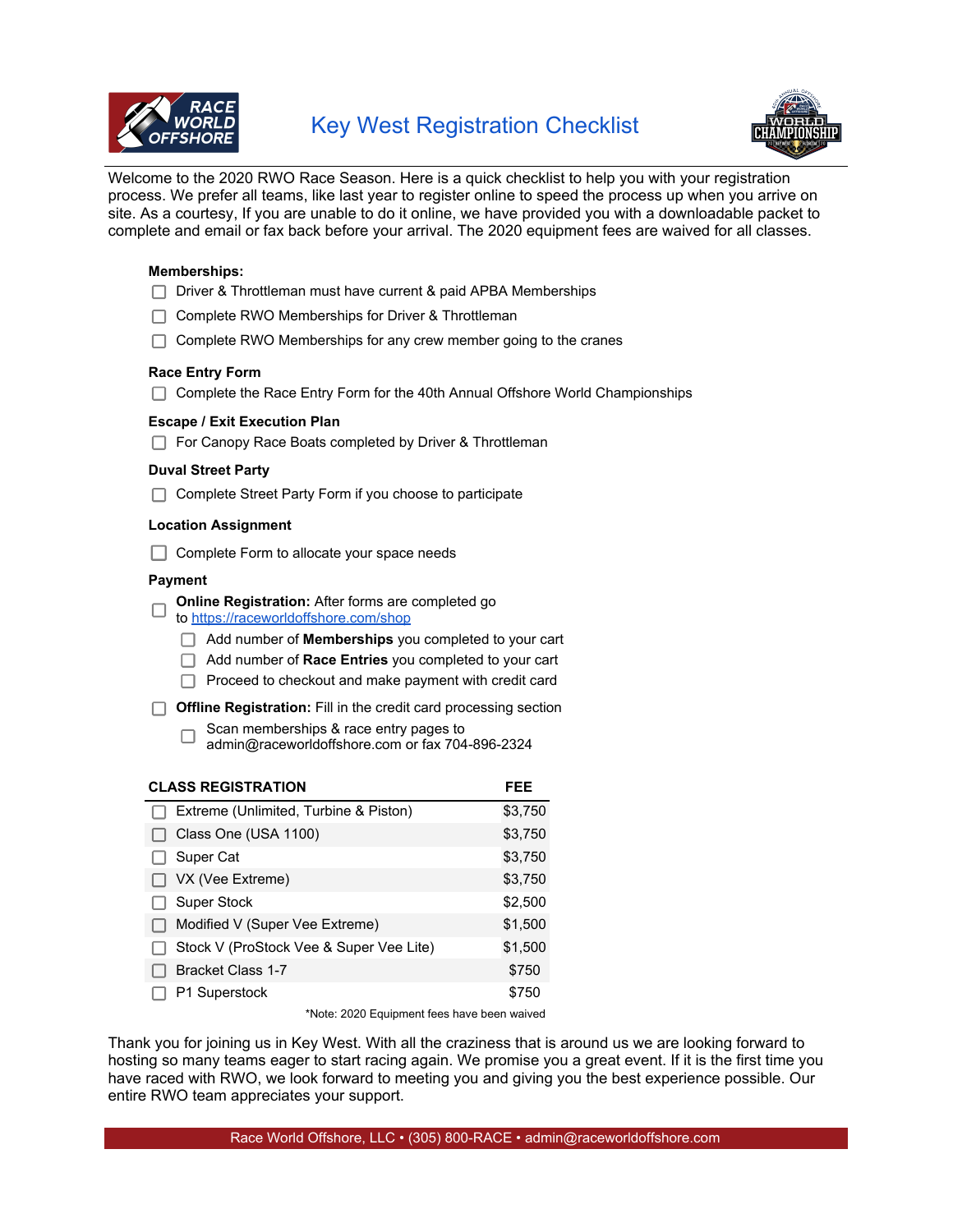

# NEW MEMBER FORM

**Membership Fee: \$150.00 APBA Club Number: 468 Year 2020**

Welcome new members of Race World Offshore. Members will be required to complete the registration below and supply a credit card and email address for payment. Please complete every blank. Those requests not associated with a team will be pending, upon an RWO Official decision. At any time an RWO Official can revoke membership if an individual does not meet the requirements per the Race World Membership.

| <b>First &amp; Last Name</b>                                                   | <b>APBA Membership #</b>        |                    |
|--------------------------------------------------------------------------------|---------------------------------|--------------------|
| <b>Circle Membership Category</b><br>Owner / Driver / Throttle / Crew / Family | <b>Team Name</b>                | <b>Boat Number</b> |
| If none of the above<br>Other                                                  | <b>Reason for request</b>       |                    |
| <b>Email Address</b>                                                           |                                 |                    |
| <b>Cell Phone</b>                                                              | Date of Birth                   |                    |
| Address / City / State / Zip                                                   |                                 |                    |
| <b>Emergency Contact</b>                                                       | <b>Emergency Contact Number</b> |                    |

#### **Terms & Conditions**

Membership does not guarantee access into the hot pits. Access into hot pits requires a signed waiver at RWO Registration. Access for non crew members to hot pits is at the discrimination of RWO Officials and will not exceed maximum capacity requirement, per insurance regulations. Any person who operates or in any way assists in the operation of a race boat, truck, or support equipment, whether as a driver, throttleman, navigator or active crew member, while testing or in competition, must be a member in good standing with Race World Offshore, LLC, (RWO) in addition to any person participating as an active crew i.e. owner, driver, riding or non-riding crew member, active pit crew, tow vehicle driver, mechanics, etc. I acknowledge that my email address attached to this request and verification provided on-site with a Race World Offshore, LLC registration official is correct. I understand that while participating in events sanctioned by Race World Offshore, LLC, and its assignees may use my name, picture, pictures taken of myself, of my boat, or any team assets, in any way, medium or material for promoting, advertising, recording or reporting any Race World Offshore, LLC sanctioned event before, during and after such event and do hereby relinquish all rights hereto for these purposes. I hereby agree to assume all responsibility and liability for all acts or activities of myself, my drivers, assistants and crew for any and all damages or injury that may be caused by any or all of us or by our boat, motor, properties or possessions in any way growing out of or resulting from the operation of my Race World Offshore, LLC registered boat racing equipment and/or as a result of our participating in an RWO regatta or special event during the event sanctioning period. In consideration of their promotional efforts on behalf of the sport, I hereby assign all commercial communication and broadcast rights to Race World Offshore, LLC and do declare them as my lawful agents and representatives regarding such rights. I hereby acknowledge that the activities of the event(s) are very dangerous and involve the risk of serious injury and/or death and/or property damage. No owner, driver or contestant, associate or representative thereof shall hold any other owner, driver or contestant or representative thereof liable for any personal injuries or damage resulting from an accident of racing occurring in a sanctioned race, except as a result of deliberate collision or other premeditated acts of unsportsmanlike nature. The question whether the act was deliberate or premeditated shall be determined by the DRO, subject to review by the appropriate Race World Offshore, LLC Official.

#### **Signature Date**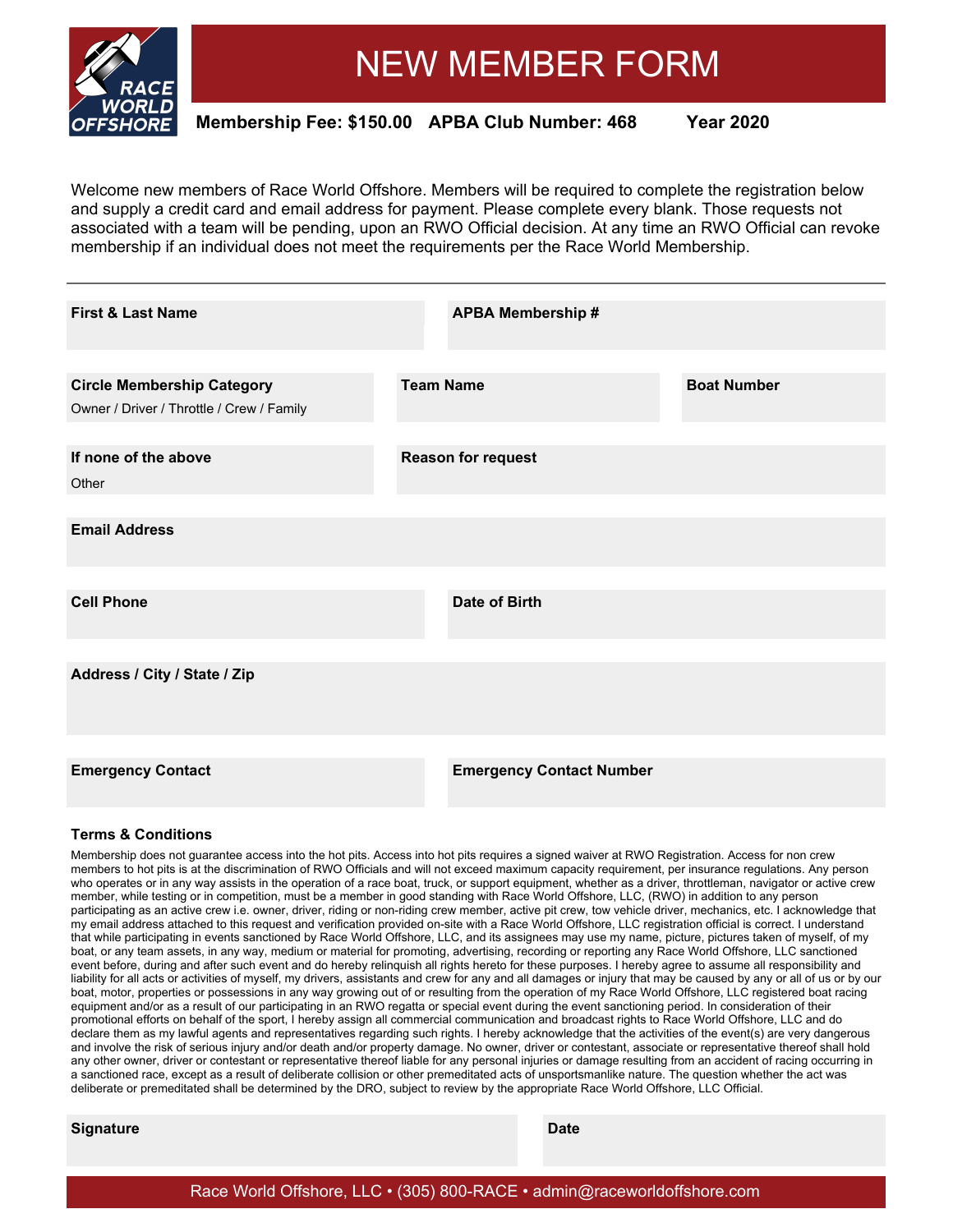

## RACE ENTRY - Key West, FL (Nov 8-15)

| Team / Roll Call Name                                     | Boat#                     |                    | Origin Body of Water / Port |
|-----------------------------------------------------------|---------------------------|--------------------|-----------------------------|
| <b>Event Name</b><br><b>Clearwater Offshore Nationals</b> | <b>Racing Class</b>       |                    | Boat titled in name of      |
| <b>Owner Name</b>                                         | <b>Email</b>              |                    | <b>Cell Number</b>          |
| <b>Address</b>                                            |                           |                    |                             |
| <b>Driver</b>                                             |                           | <b>Throttleman</b> |                             |
| <b>Engine Mfg</b>                                         | # of Engines              |                    | <b>HP Each Engine</b>       |
| Super Charged Y / N<br>Turbo Charged Y / N                | <b>Outdrive Mfg</b>       |                    | <b>Drive Model</b>          |
| <b>Hull Type</b><br><b>Catamaran or Vee</b>               | <b>Hull Year</b>          |                    | <b>Hull Mfg</b>             |
| <b>Hull ID</b>                                            | <b>Hull Primary Color</b> |                    | <b>Rigged By</b>            |
| <b>Empty Weight</b>                                       | Lenth                     |                    | <b>Beam</b>                 |
| <b>Authorized Signature</b>                               |                           |                    | <b>Date</b>                 |

Race World Offshore, LLC • (305) 800-RACE • admin@raceworldoffshore.com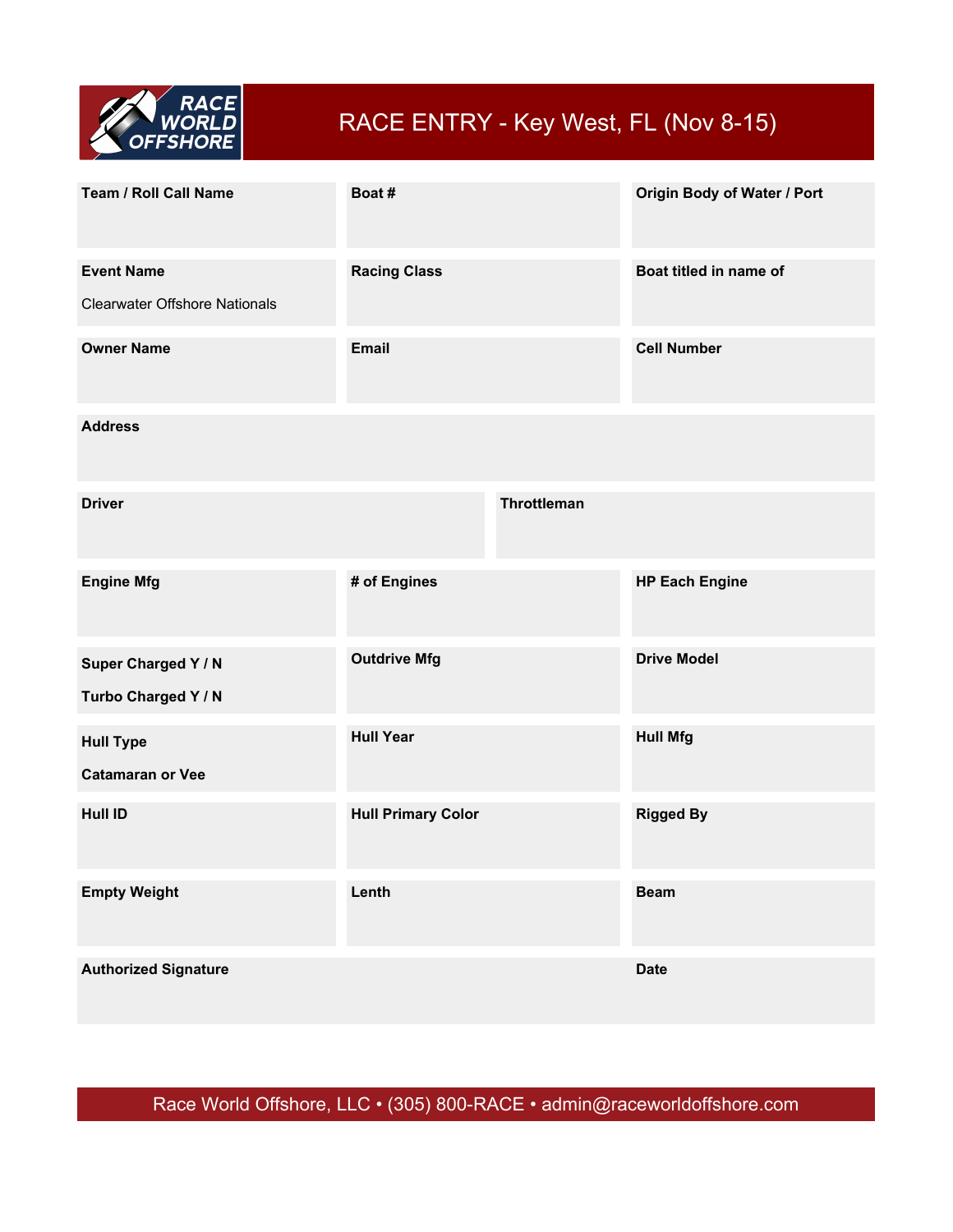

### ESCAPE / EXIT PLAN

Race World Offshore, LLC will require submission of an individual written "Escape (Exit) Strategy Plan" from all race teams utilizing a canopy race boat. This completed and signed escape plan must be provided to RWO safety team before testing or racing at the first RWO event you attend each year.. The object to the escape plan is to pre-determine what specific procedures or steps the occupants will use in an emergency (fire, sinking, etc.) to safely and rapidly exit the interior cockpit of a race boat.

An Escape/Exit Strategy Plan should include the location and type of escape hatch and equipment and very specific actions or steps to be taken or followed by each racer. It shall be used to describe in writing the methods and order of the racers escape plans. The Race World Offshore Rescue / Safety team members will verify the exit plan with the racers, they can escape via a top or bottom hatch. Racers are strongly encouraged / recommended to keep their safety helmets on at all times for safety; especially after releasing their safety belts, so as not to hit their heads in the canopy or while exiting the race boat.

The bottom escape hatch or canopy door should not be opened until both racers are ready to leave the race boat. Prematurely opening the escape or canopy hatch door on an overturned race boat may dramatically reduce the time needed for Race World Offshore Rescue personnel and Angel helicopters to reach the scene of an accident and assist getting you out safely.

**DATE DATE**

Race World Offshore, LLC • (305) 800-RACE • admin@raceworldoffshore.com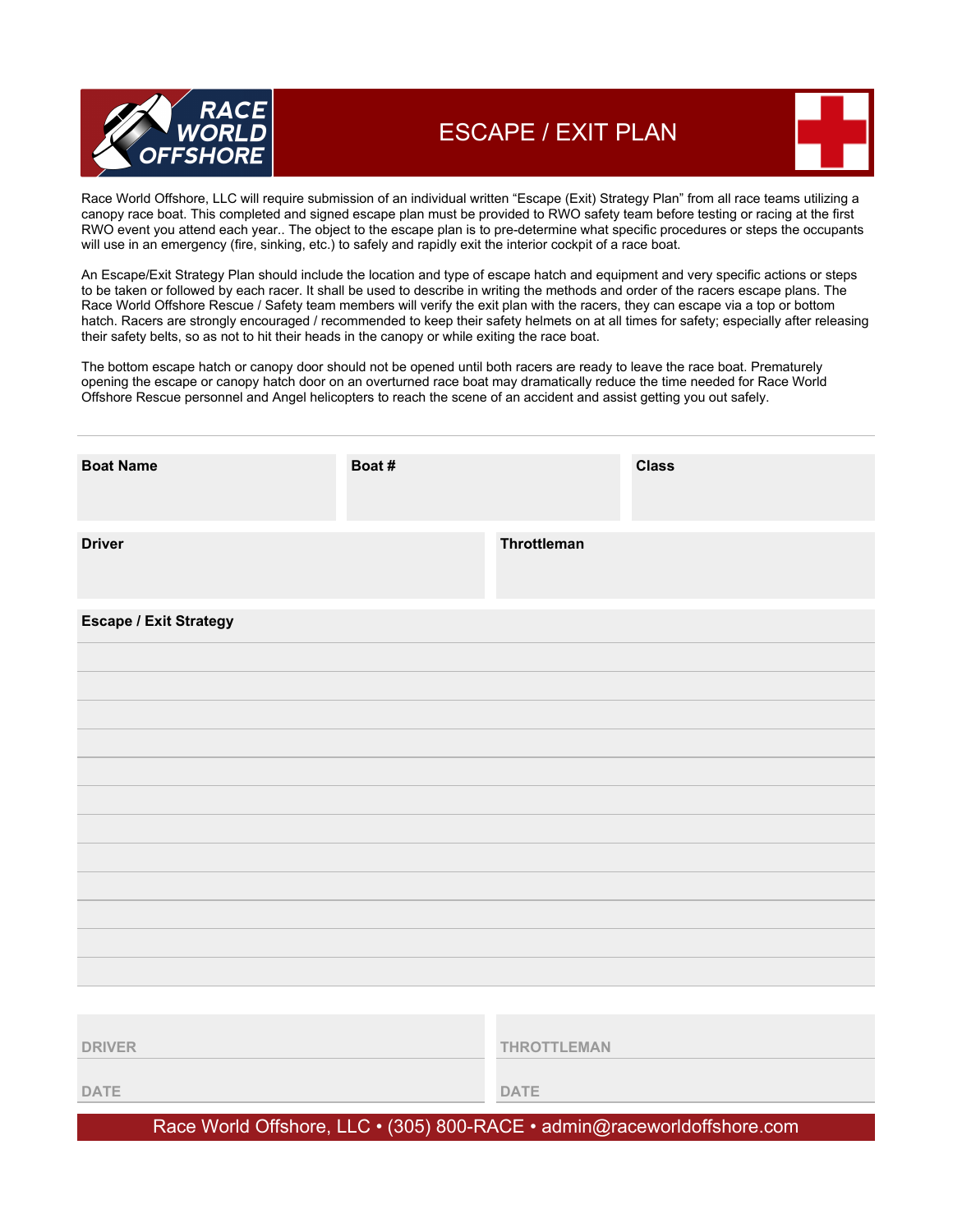

### DUVAL STREET PARTY

Sign up for the biggest block party in Key West every year, the **Duval Street Powerboat Party**. You do not want to miss out on showcasing your boat and meeting fans. There is limited space with specific requirements from the city not to exceed. The fee is \$350 and Race World must receive your payment to hold your spot on a first come first serve basis. If you have any questions email admin@raceworldoffshore.com.

| <b>Boat Name</b>                      |                    | <b>Boat Number</b>                 |                                  |
|---------------------------------------|--------------------|------------------------------------|----------------------------------|
| <b>Boat Length</b>                    |                    | <b>Boat Width</b>                  |                                  |
| <b>Truck Length</b>                   | <b>Truck Width</b> |                                    | <b>Total Truck Hookup Length</b> |
| <b>Contact Name (Driver of Truck)</b> |                    |                                    |                                  |
| <b>Cell Number</b>                    |                    | <b>Alternate Name &amp; Number</b> |                                  |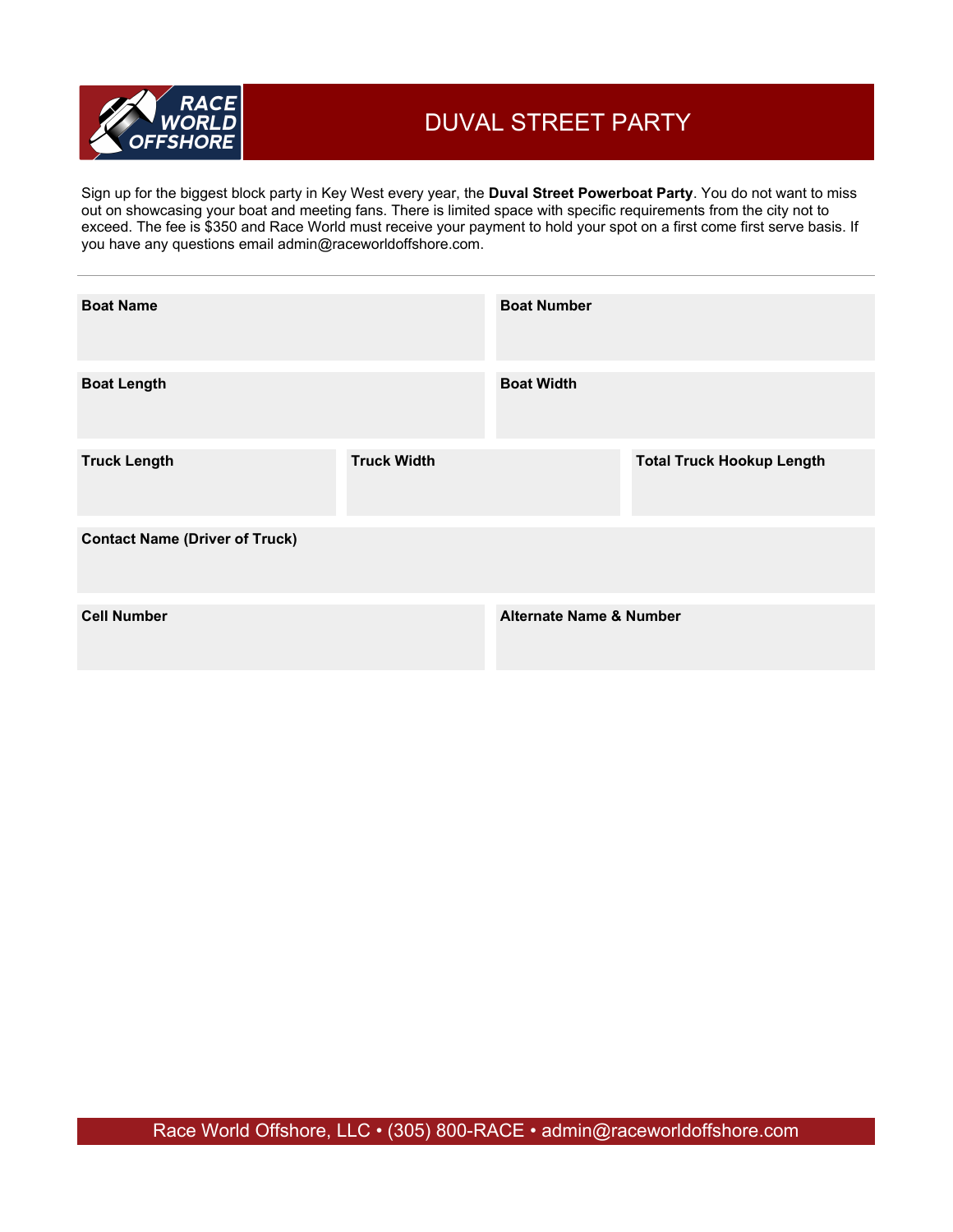

### LOCATION ASSIGNMENT FORM

With limited space at Truman Waterfront Park, site location will be assigned upon the receipt of this form. Locationassignments will be provided upon arrival. Visit the registration tent for more information. Please try to conserve what youbring into the allotted area.

| <b>Team Name</b>                         | <b>Boat Number</b>            |                                        | <b>Date Boat Arrives</b>    |
|------------------------------------------|-------------------------------|----------------------------------------|-----------------------------|
| <b>Owners Name</b>                       |                               | <b>Date Owner Arrives</b>              |                             |
| <b>Team Contact Person</b>               |                               |                                        |                             |
| <b>Phone Number</b>                      |                               | Email                                  |                             |
| <b>Where Is Owner Staying</b>            |                               | <b>Number Crew Members in Key West</b> |                             |
| <b>Boat Length</b>                       |                               | <b>Boat Width</b>                      |                             |
| Tow Vehicle Hook Up Length               |                               | Tow Vehicle Hook Up Width              |                             |
| <b>Please Check All Support Vehicles</b> |                               |                                        |                             |
| • Merchandise Trailer                    | • Motorhome                   |                                        |                             |
| <b>Number of Scooters</b>                | <b>Number of Exoctic Cars</b> |                                        | <b>Number of Golf Carts</b> |
| <b>Additional Equipment / Notes</b>      |                               |                                        |                             |

Race World Offshore, LLC • (305) 800-RACE • admin@raceworldoffshore.com